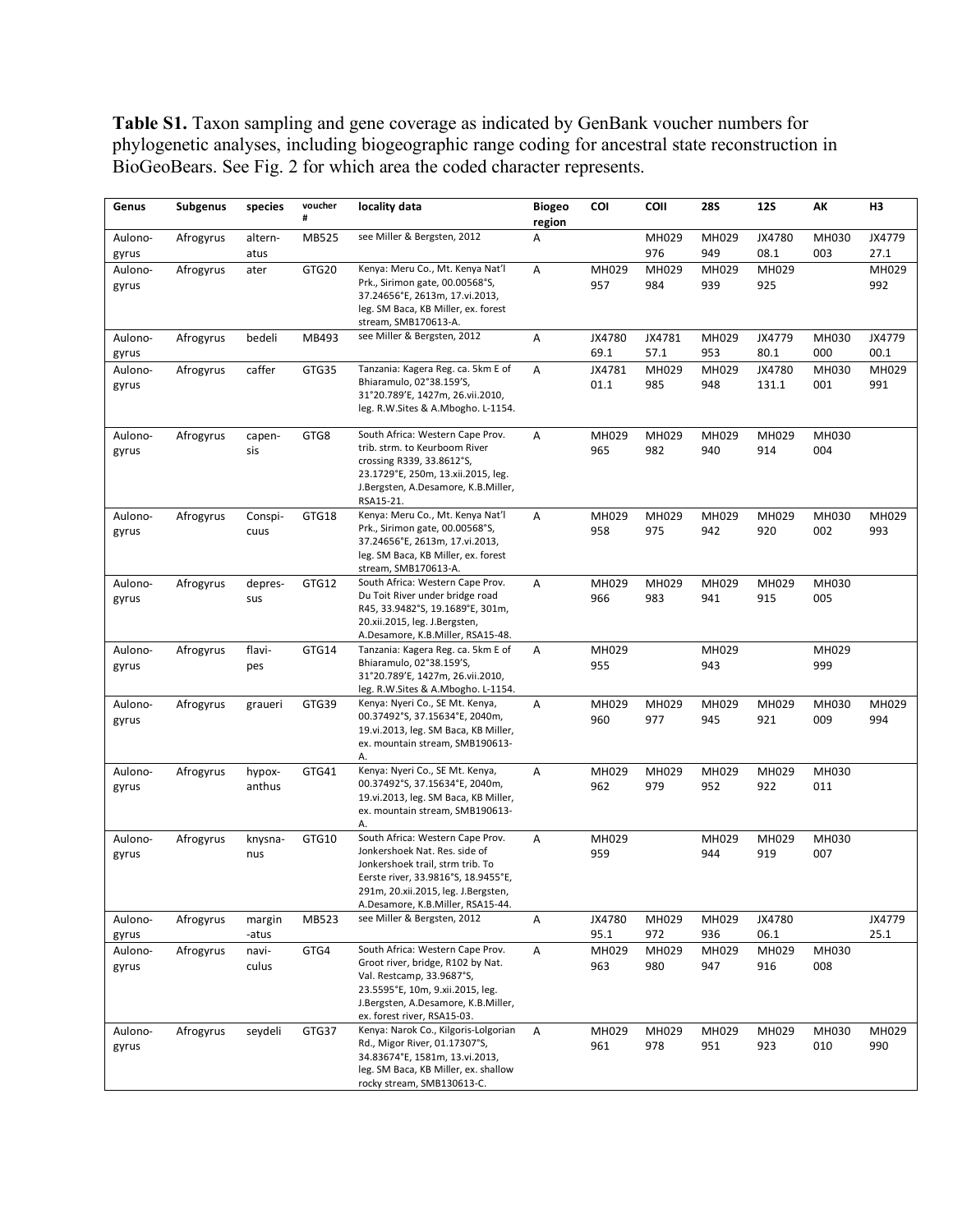| Aulono-<br>gyrus | Afrogyrus        | sp.            | MB569        | see Miller & Bergsten, 2012                                                                             | Α                        | JX4781<br>06.1        | JX4781<br>93.1 | MH029<br>950          | JX4780<br>18.1 |                |                |
|------------------|------------------|----------------|--------------|---------------------------------------------------------------------------------------------------------|--------------------------|-----------------------|----------------|-----------------------|----------------|----------------|----------------|
| Aulono-<br>gyrus | Afrogyrus        | varians        | GTG2         | South Africa: Western Cape Prov. Du<br>Toit River under bridge road R45,<br>33.9482°S, 19.1689°E, 301m, | Α                        | MH029<br>964          | MH029<br>981   | MH029<br>946          | MH029<br>913   | MH030<br>006   |                |
|                  |                  |                |              | 20.xii.2015, leg. J.Bergsten,<br>A.Desamore, K.B.Miller, RSA15-48.                                      |                          |                       |                |                       |                |                |                |
| Aulono-<br>gyrus | Aulono-<br>gyrus | anti-<br>podum | GTG65        | New Caledonia: River Carénage,<br>22°16.529'S, 166°49.382'E, 191m,<br>18.i.2017, leg. N.Charpin, NC-011 | O                        | MH029<br>970          |                | MH029<br>934          | MH029<br>924   | MH029<br>995   |                |
| Aulono-          | Aulono-          | striatus       | MB469        | see Miller & Bergsten, 2012                                                                             | P                        | JX4780<br>56.1        | JX4781<br>44.1 |                       | JX4779<br>67.1 | KX7755<br>22.1 | JX4778<br>89.1 |
| gyrus<br>Aulono- | gyrus<br>Aulono- | strigo-        | MB687        | see Miller & Bergsten, 2012                                                                             | O                        | JX4781                | JX4782         | MH029                 | JX4780         |                |                |
| gyrus            | gyrus            | sus            |              |                                                                                                         |                          | 43.1                  | 23.1           | 935                   | 54.1           |                |                |
| Aulono-          | Lopho-           | carini-        | MB604        | see Miller & Bergsten, 2012                                                                             | M                        | JX4781                | JX4782         |                       | JX4780         |                | MH029          |
| gyrus            | gyrus            | pennis         |              |                                                                                                         |                          | 15.1                  | 02.1           |                       | 27.1           |                | 988            |
| Aulono-          | Lopho-           | crista-        | MB519        | see Miller & Bergsten, 2012                                                                             | M                        | JX4780                | JX4781         | MH029                 | JX4780         | MH029          | JX4779         |
| gyrus            | gyrus            | tus            |              |                                                                                                         |                          | 91.1                  | 79.1           | 937                   | 02.1           | 998            | 21.1           |
| Aulono-          | Paragyrus        | goudoti        | MB529        | see Miller & Bergsten, 2012                                                                             | M                        | JX4780<br>99.1        | JX4781<br>86.1 |                       | JX4780<br>11.1 |                | JX4779<br>30.1 |
| gyrus<br>Aulono- | Ptery-           | elegant        | GTG6         | Madagascar, Fianarantsoa, stream                                                                        | M                        | MH029                 | MH029          | MH029                 | MH029          | MH029          | MH029          |
| gyrus            | gyrus            | -issi-         |              | E Ranomofana, 21º16.532'S,                                                                              |                          | 954                   | 986            | 938                   | 917            | 997            | 989            |
|                  |                  | mus            |              | 47º29.977'E, 13 Nov 2008, K.B.<br>Miller, leg. KBM13110801                                              |                          |                       |                |                       |                |                |                |
| Dineu-           | Cyclous          | sublin-        | GenBa        | see Miller & Bergsten, 2012                                                                             | $\overline{a}$           | JX4780                | JX4781         | EU677                 | JX4779         | KX7755         | JX4779         |
| tus              |                  | eatus          | nk           |                                                                                                         |                          | 85.1                  | 73.1           | 683.1                 | 96.1           | 36.1           | 15.1           |
| Gyrinus          | Gyrinus          | maculi-        | MB839        | see Gustafson & Miller, 2017                                                                            | $\overline{\phantom{a}}$ | <b>KX775</b>          | KX7756         | MH029                 | KX7755         | KX7755         |                |
|                  |                  | ventris        |              |                                                                                                         |                          | 621.1                 | 72.1           | 927                   | 13.1           | 72.1           |                |
| Gyrinus          | Gyrinus          | plicifer       | MB495        | see Miller & Bergsten, 2012                                                                             |                          | JX4780<br>70.1        | JX4781<br>58.1 |                       | JX4779<br>81.1 |                | JX4779<br>01.1 |
| Gyrinus          | Oreo-            | dimor-         | MB839        | see Gustafson & Miller, 2017                                                                            |                          | <b>KX775</b>          | KX7756         | MH029                 | KX7755         | KX7755         | KX7757         |
|                  | gyrinus          | phus           |              |                                                                                                         |                          | 622.1                 | 73.1           | 933                   | 14.1           | 73.1           | 19.1           |
| Gyrinus          | Neo-             | chaly-         | GTG25        | Brazil: Mina Gerais, Serra do                                                                           | $\blacksquare$           | MH029                 | MH029          | MH029                 | MH029          | MH030          |                |
|                  | gyrinus          | baeus          |              | Caraça, 20.11615°S, 43.47670°W,<br>1260m, 31.i.2015 leg. M.V.P.<br>Simões & C. Assis.                   |                          | 968                   | 973            | 932                   | 926            | 014            |                |
| Gyrinus          | Neo-             | rozei          | GTG29        | Venezuela: Bolivar, Gran Sabana, S.                                                                     |                          | MH029                 | MH029          | MH029                 | MH029          | MH030          |                |
|                  | gyrinus          |                |              | Rio Sakaika, Rt 10, 5.57495°S,                                                                          |                          | 969                   | 974            | 930                   | 912            | 012            |                |
|                  |                  |                |              | 61.31205°W, 1100m, 2.viii.2008,<br>leg. A.E.Z.Short, roadside pond. AS-                                 |                          |                       |                |                       |                |                |                |
|                  |                  |                |              | 08-067.                                                                                                 |                          |                       |                |                       |                |                |                |
| Gyrinus          | Neo-             | ovatus         | MB492        | see Miller & Bergsten, 2012                                                                             | $\blacksquare$           | JX4780                | JX4781         | MH029                 | JX4779         | MH030          |                |
|                  | gyrinus          |                |              |                                                                                                         |                          | 68.1                  | 56.1           | 931                   | 79.1           | 013            |                |
| Gyrinus          | Gyrinulus        | minu-          | MB526        | see Miller & Bergsten, 2012                                                                             |                          | JX4780                | JX4781         |                       | JX4780         |                | JX4779         |
|                  |                  | tus            |              |                                                                                                         |                          | 97.1                  | 84.1           |                       | 09.1           |                | 28.1           |
| Macro-           | Macro-           | oblong-        | Gen-<br>Bank | see Gustafson & Miller, 2017                                                                            | $\omega$                 | <b>KX775</b><br>600.1 | KX7756<br>52.1 | <b>EU677</b><br>682.1 | KX7754<br>92.1 | KX7755<br>53.1 | KX7757<br>00.1 |
| gyrus<br>Meta-   | gyrus            | gus<br>sinen-  | JLKB1        | see Miller & Bergsten, 2012                                                                             | S                        | JX4781                | JX4782         |                       |                |                |                |
| gyrinus          |                  | sis            |              |                                                                                                         |                          | 39.1                  | 19.1           |                       |                |                |                |
| Orecto-          |                  | dauri-         | GTG62        | Mongolia: Hovsgol Aimag, Mörön                                                                          |                          | MH029                 | MH029          | MH029                 | MH029          |                | <b>MH02</b>    |
| chilus           |                  | cus            |              | Soum, Tunamal Nuur, 5 km W of                                                                           |                          | 971                   | 971            | 928                   | 911            |                | 9987           |
|                  |                  |                |              | Arbulag, 49.89999°N, 99.39450°E,<br>1871m, 06.vii.2006, leg. P.J.Torres.<br>SRP06070603.                |                          |                       |                |                       |                |                |                |
| Porro-           |                  | landaisi       | Gen-         | see Gustafson & Miller, 2017                                                                            | $\blacksquare$           | <b>KX775</b>          | KX7756         |                       | KX7755         | KX77556        | <b>KX775</b>   |
| rhynchus         |                  |                | Bank         |                                                                                                         |                          | 618.1                 | 69.1           |                       | 10.1           | 9.1            | 717.1          |
| Patrus           |                  | produc         | Gen-         | see Miller & Bergsten, 2012                                                                             |                          | JX4780                | JX4781         |                       | JX4779         | KX77557        | JX477          |
|                  |                  | -tus           | Bank         |                                                                                                         |                          | 78.1                  | 66.1           |                       | 90.1           | 6.1            | 909.1          |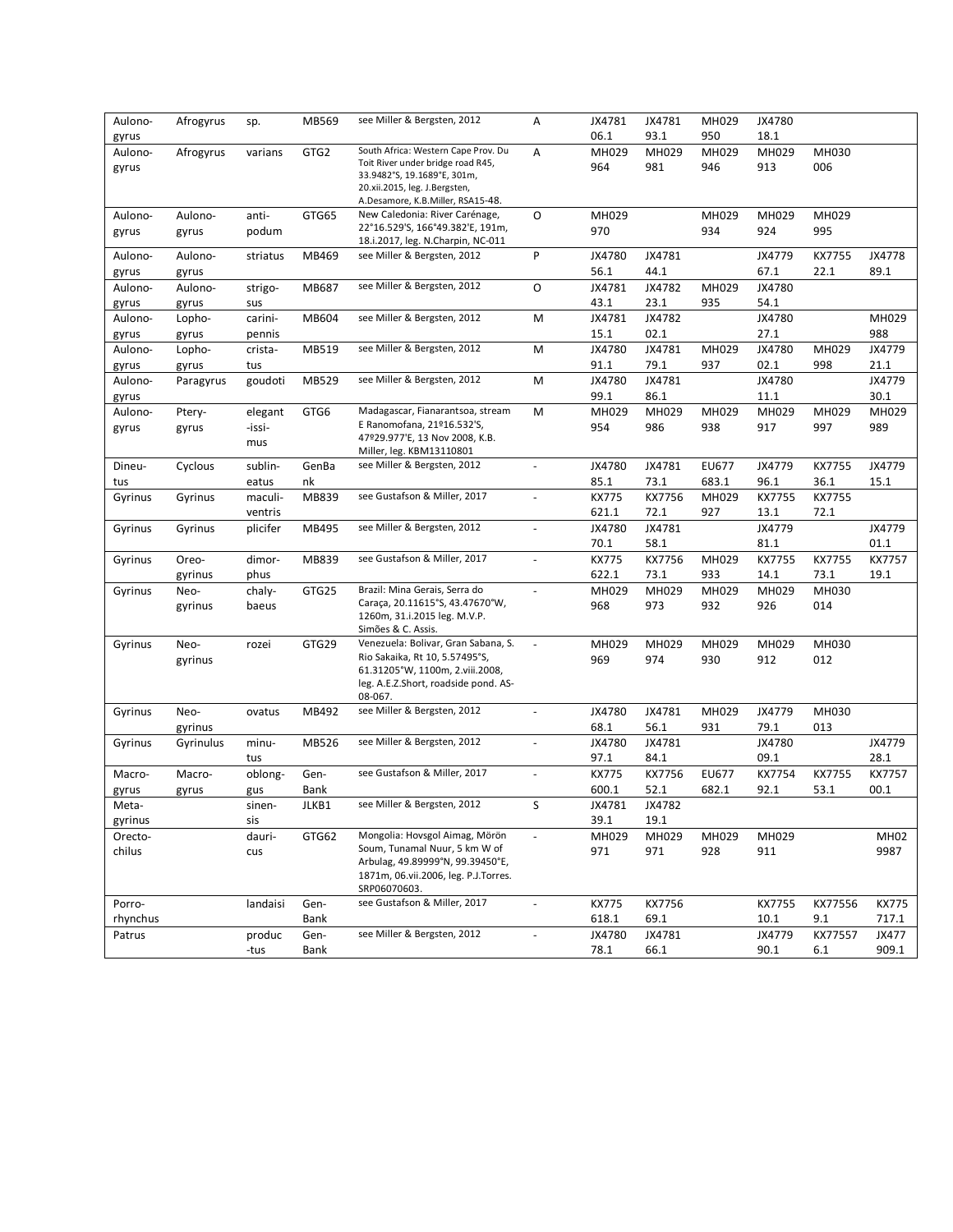| Gene           | Forward primer $(5'-3')$                 | Reverse primer $(5^{\circ}-3^{\circ})$   | Reference                                 |
|----------------|------------------------------------------|------------------------------------------|-------------------------------------------|
| <b>COI</b>     | Jerry, CAACATTTATTTTGATTTTTGG            | Pat, TCCAATGCACTAATCTGCCATATTA           | SIMON et al.<br>(1994)                    |
| <b>COII</b>    | F-leu, TCTAATATGGCAGATTAGTGC             | R-lys, GAGACCAGTACTTGCTTTCAGTCATC        | <b>WHITING</b><br>(2002)                  |
| 12S            | 12Sai, AAACTACGATTAGATACCCTATTAT         | 12Sbi, AAGAGCGACGGGCGATGTGT              | <b>SVENSON &amp;</b><br>WHITING<br>(2004) |
| 28S            | NLF184-21, ACCCGTGAAYTTAAGCATAT          | LS1041R, TACGGACRTCCATCAGGGTTTCCCCTGATTC | WILD $&$<br><b>MADDISON</b><br>(2008)     |
| H <sub>3</sub> | HexAF, ATGGCTCGTACCAAGCAGACGGC           | HexAR., ATATCCTTGGGCATGATGGTGAC          | COLGAN et<br>al. (1998)                   |
| AK             | AK183F, GATTCTGGAGTCGGNATYTAYGCNCCYGAYGC | AK939R, GCCNCCYTCRGCYTCRGTGTGYTC         | WILD $&$<br><b>MADDISON</b><br>(2008)     |
| AK             | GyrAKF1, CAAGAAGACTGACAAGCATCC           | GyrAKR1, CACCTGCAAGTTGAACTT              | This study                                |

**Table S2.** Primers used for amplification and sequencing.

Internal primers were designed for AK183F and AK939R, these are GyrAKF1 and GyrAKR1. Nested PCR was performed using these primers to amplify Arginine kinase in difficult specimens.

### **References**

- COLGAN D.J., MCLAUCHLAN A., WILSON G.D.F., LIVINGSTON S.P., EDGECOMBE G.D., MACARANAS J., ET AL. 1998. Histone H3 and U2 snRNA DNA sequences and arthropod molecular evolution. – Australian Journal of Zoology 46: 419–437.
- SIMON C., FRATI F., BECKENBACH A., CRESPI B., LIU H., FLOOK P. 1994. Evolution, weighting, and phylogenetic utility of mitochondrial gene sequences and a compilation of conserved polymerase chain reaction primers. – Annals of the Entomological Society of America 87: 651– 701.
- SVENSON G.J., WHITING M.F. 2004. Phylogeny of Mantodea based on molecular data: Evolution of a charismatic predator. – Systematic Entomology 29: 359– 370.
- WHITING M.F. 2002. Mecoptera is paraphyletic: multiple genes and phylogeny of Mecoptera and Siphonaptera. – Zoologica Scripta 31: 93– 104.
- WILD A.L., MADDISON D.R. 2008. Evaluating nuclear protein-coding genes for phylogenetic utility in beetles. – Molecular Phylogenetics and Evolution 48: 877– 891.

**Table S3.** Dispersal rate multipliers used in BioGeoBEARS ancestral range reconstruction.

| А    | M    | P    | S    | O    |
|------|------|------|------|------|
| 1.00 | 0.50 | 0.75 | 0.25 | 0.10 |
| 0.50 | 1.00 | 0.10 | 0.10 | 0.10 |
| 0.75 | 0.10 | 1.00 | 0.75 | 0.25 |
| 0.10 | 0.10 | 0.75 | 1.00 | 0.75 |
| 0.10 | 0.10 | 0.25 | 0.75 | 1.00 |
|      |      |      |      |      |
| А    | M    | P    | S    | O    |
| 1.00 | 0.50 | 0.50 | 0.10 | 0.10 |
| 0.50 | 1.00 | 0.10 | 0.10 | 0.10 |
| 0.50 | 0.10 | 1.00 | 0.75 | 0.10 |
| 0.10 | 0.10 | 0.75 | 1.00 | 0.10 |
| 0.10 | 0.10 | 0.10 | 0.10 | 1.00 |
|      |      |      |      |      |
| А    | M    | P    | S    | O    |
| 1.00 | 0.50 | 0.25 | 0.10 | 0.10 |
| 0.50 | 1.00 | 0.10 | 0.75 | 0.25 |
| 0.25 | 0.10 | 1.00 | 0.50 | 0.10 |
| 0.10 | 0.75 | 0.50 | 1.00 | 0.10 |
| 0.10 | 0.25 | 0.10 | 0.10 | 1.00 |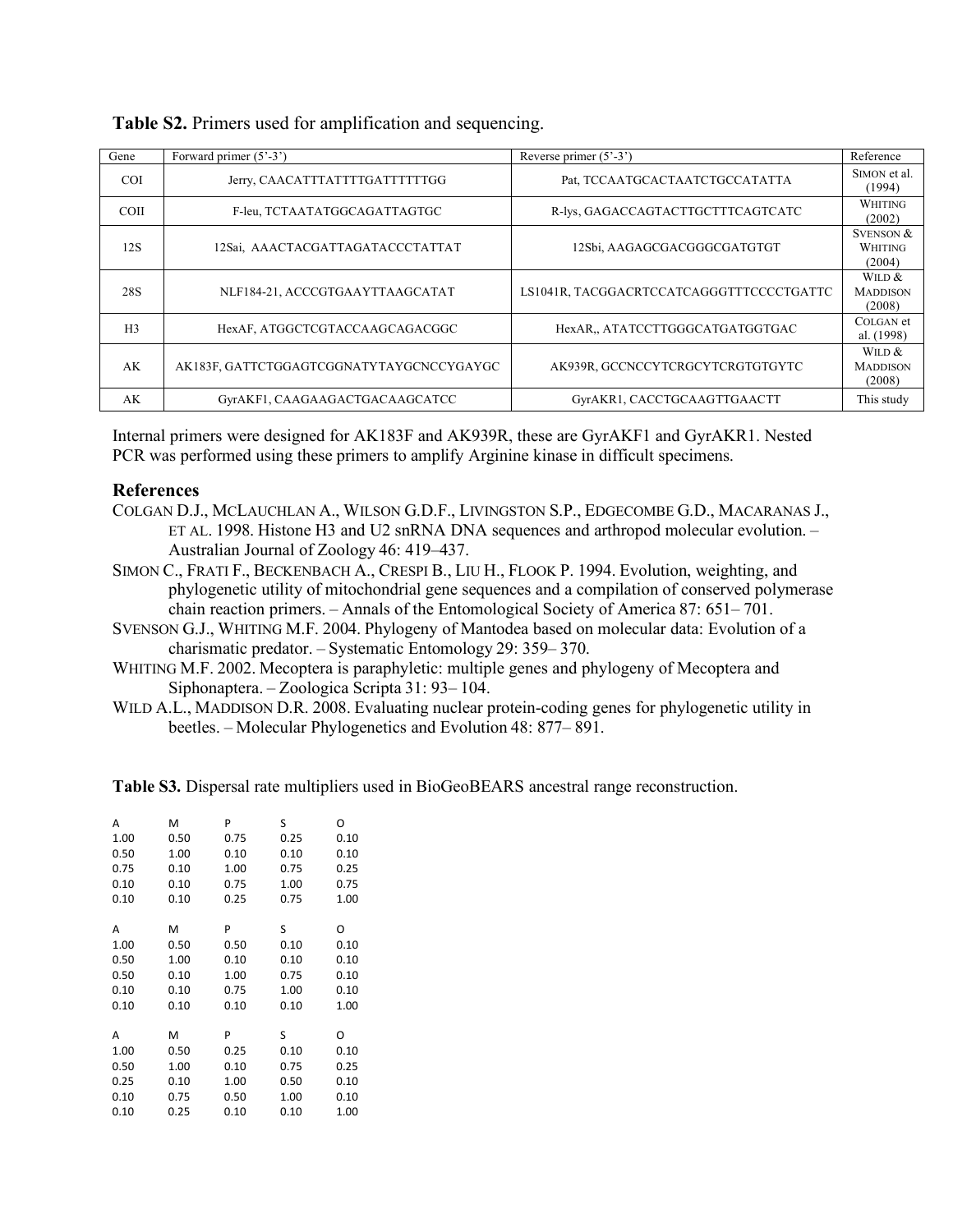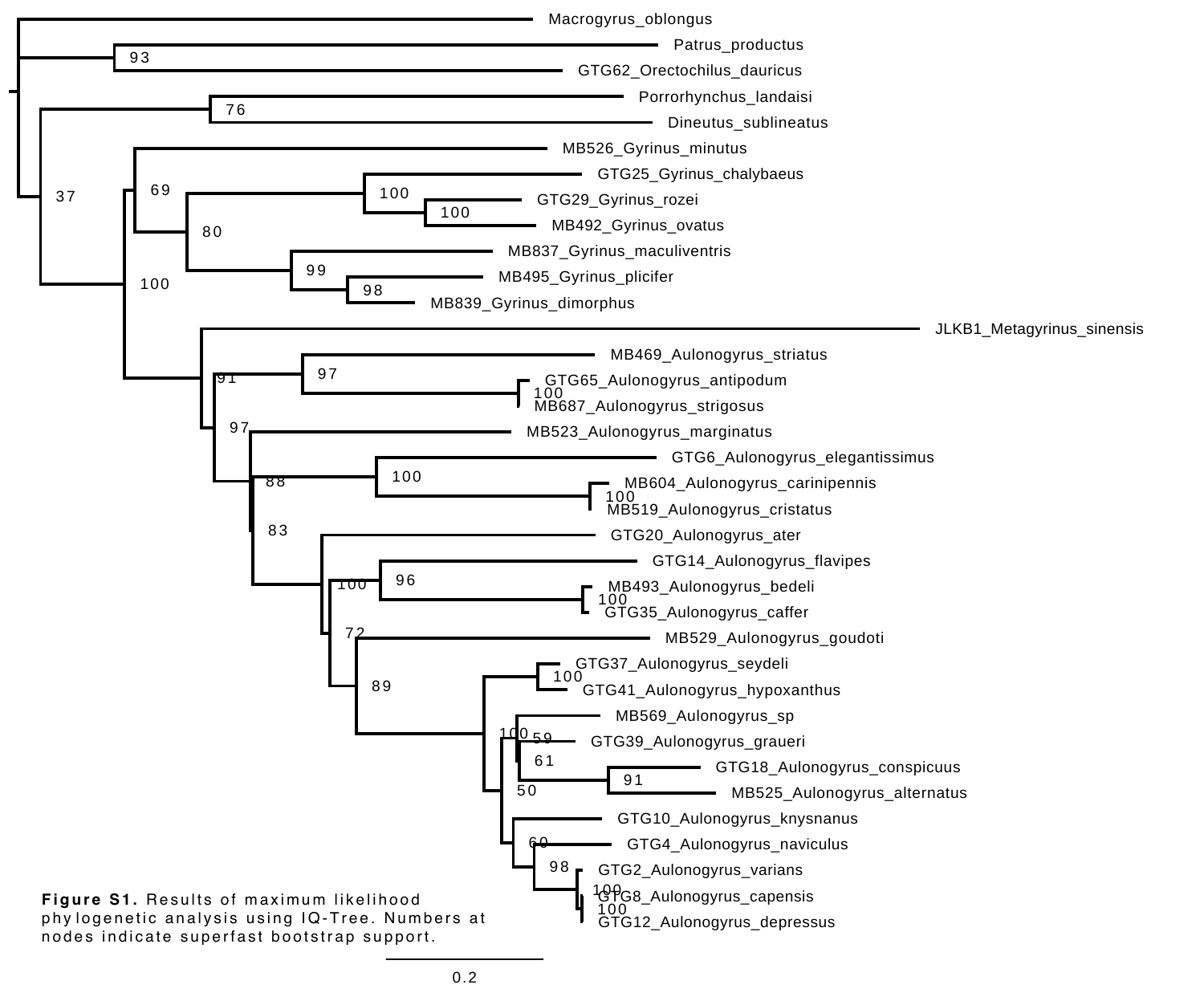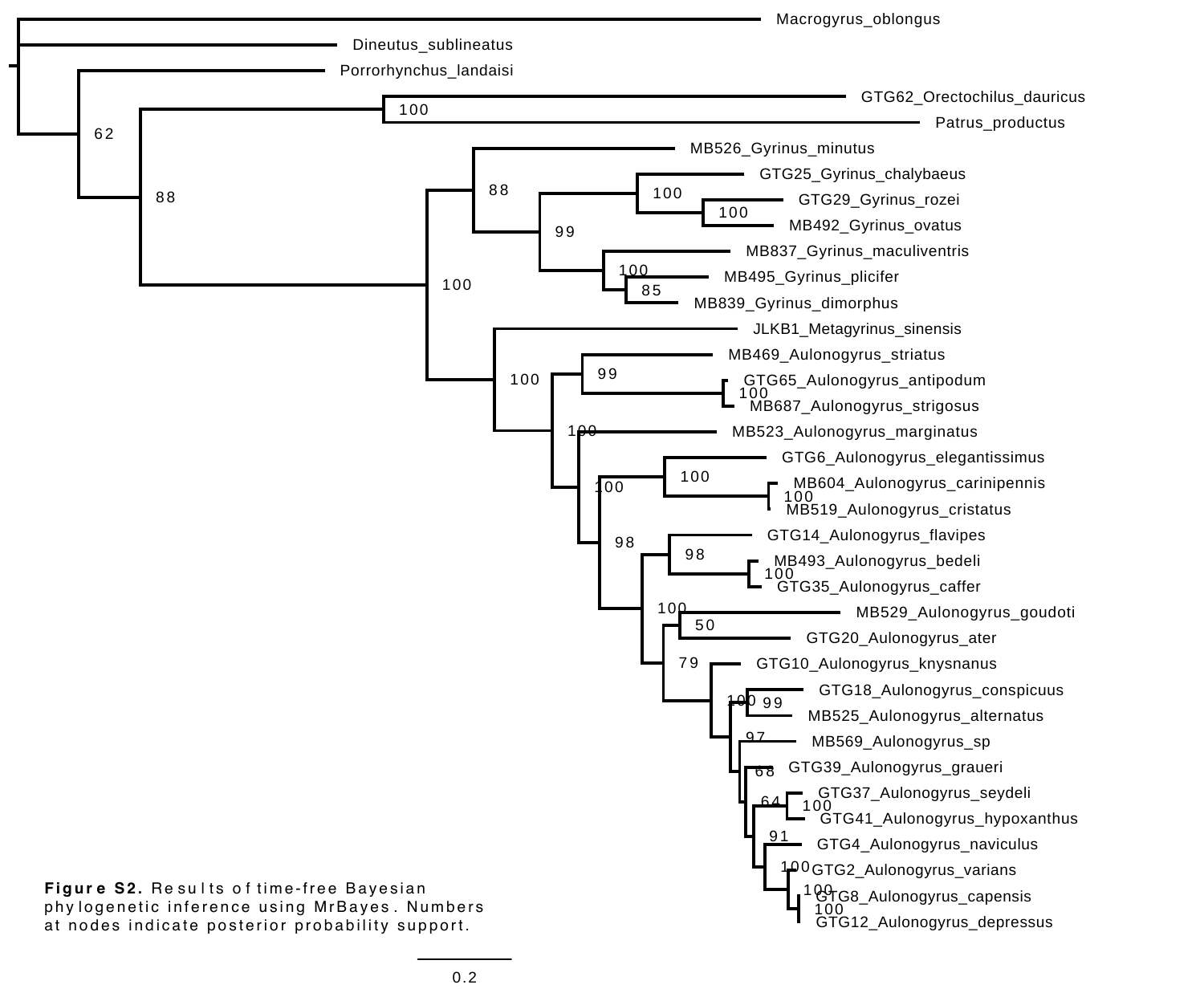

 $200$   $150$   $150$   $100$   $50$   $0$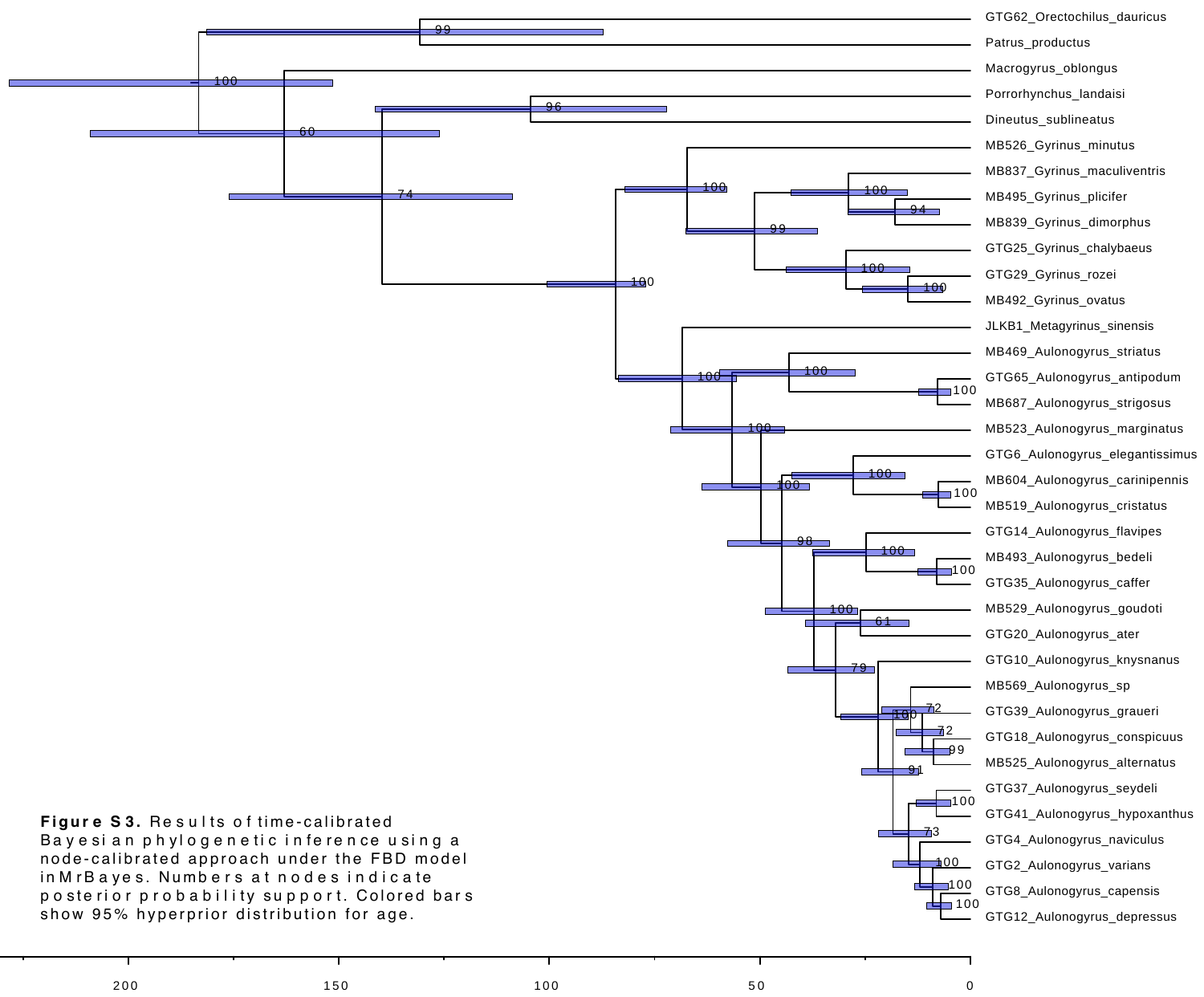## **Figure S4.**

#### **BioGeoBEARS DEC on Aulonogyrus M0\_unconstrained ancstates: global optim, 3 areas max. d=0.0111; e=0.1657; j=0; LnL=−15.69**

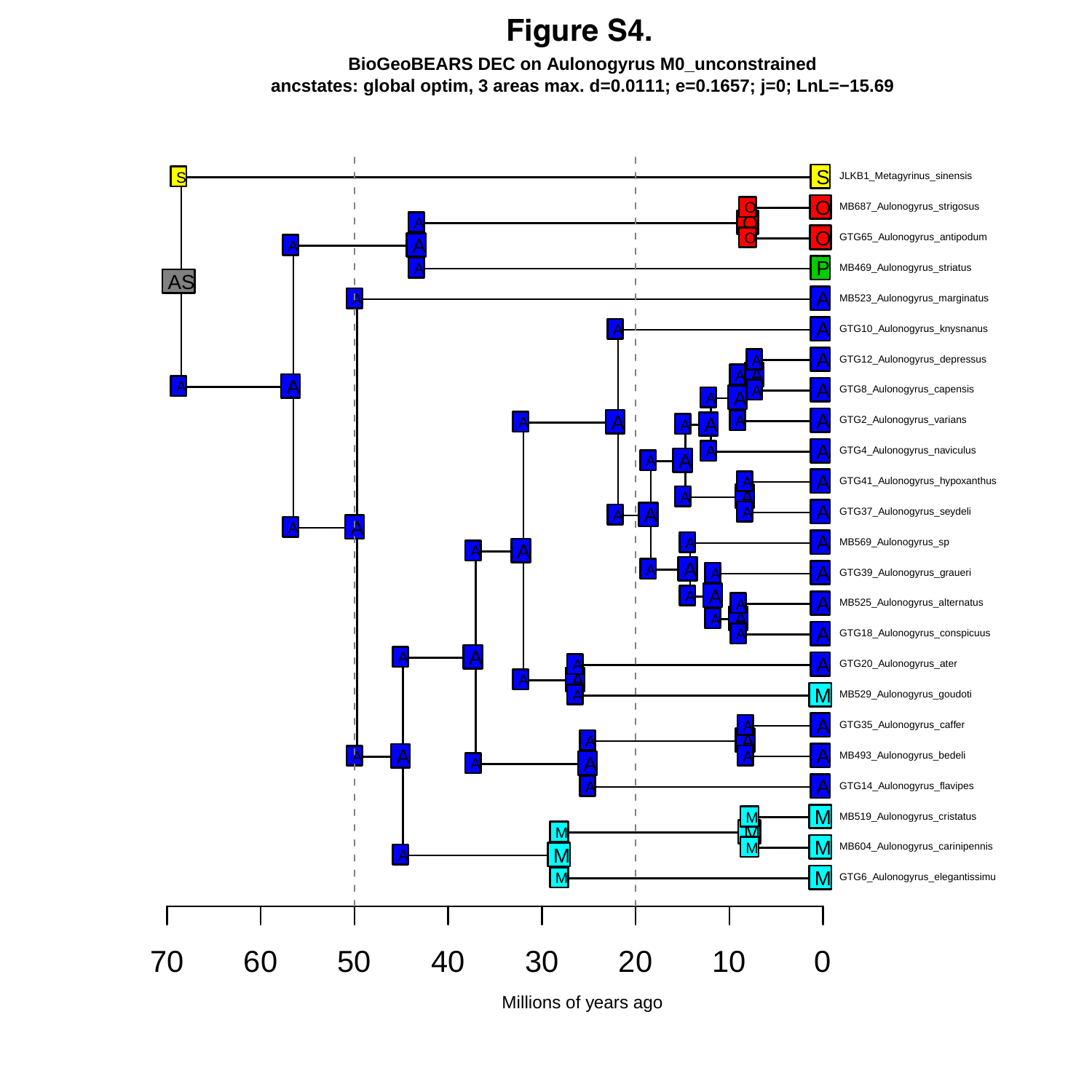**Figure S5.**

#### **BioGeoBEARS DEC on Aulonogyrus M0\_unconstrained ancstates: global optim, 3 areas max. d=0.0111; e=0.1657; j=0; LnL=−15.69**

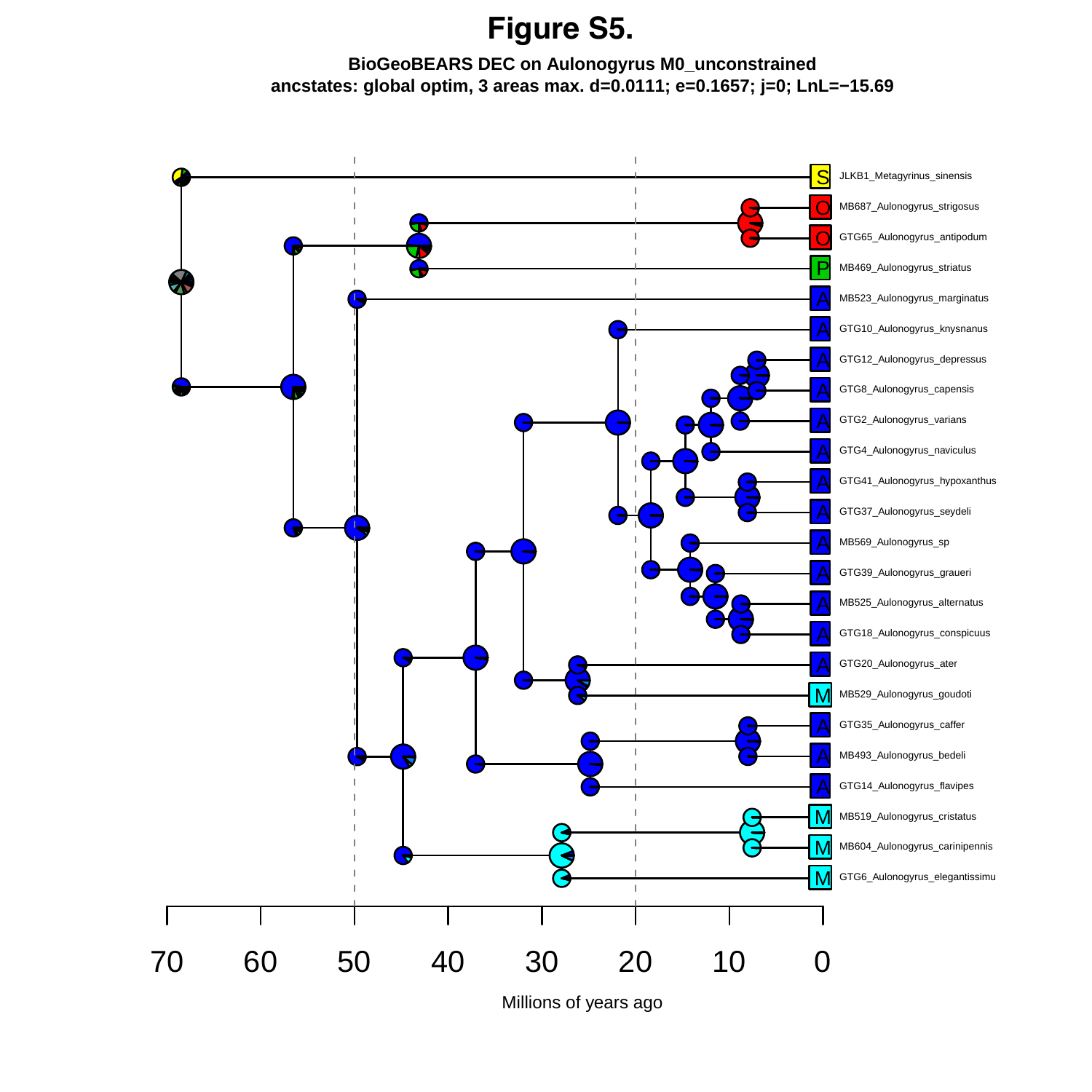## **Figure S6.**

#### **BioGeoBEARS DEC+J on Aulonogyrus M0\_unconstrained ancstates: global optim, 3 areas max. d=0.0123; e=0.4895; j=0; LnL=−15.01**

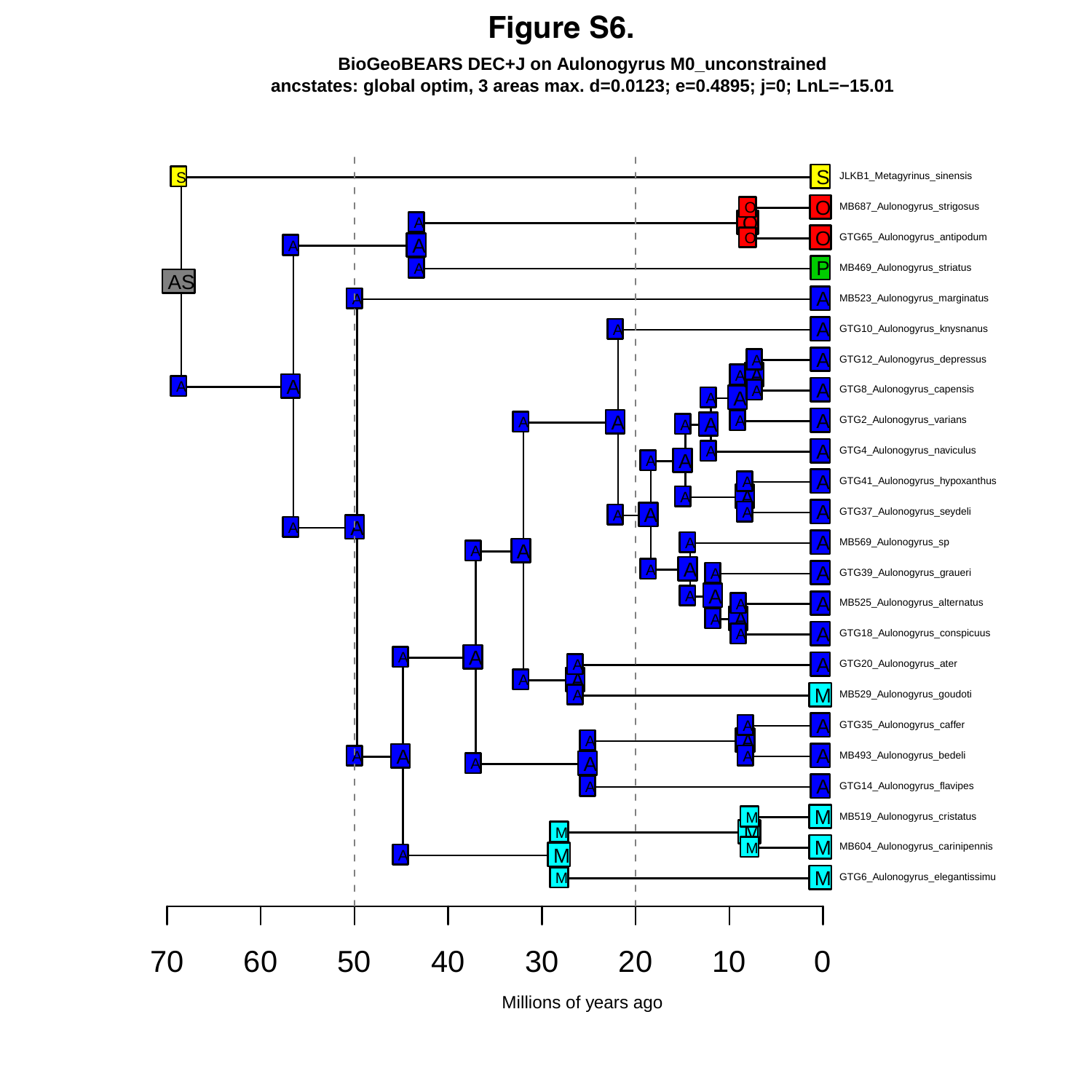## **Figure S7.**

#### **BioGeoBEARS DEC+J on Aulonogyrus M0\_unconstrained ancstates: global optim, 3 areas max. d=0.0123; e=0.4895; j=0; LnL=−15.01**

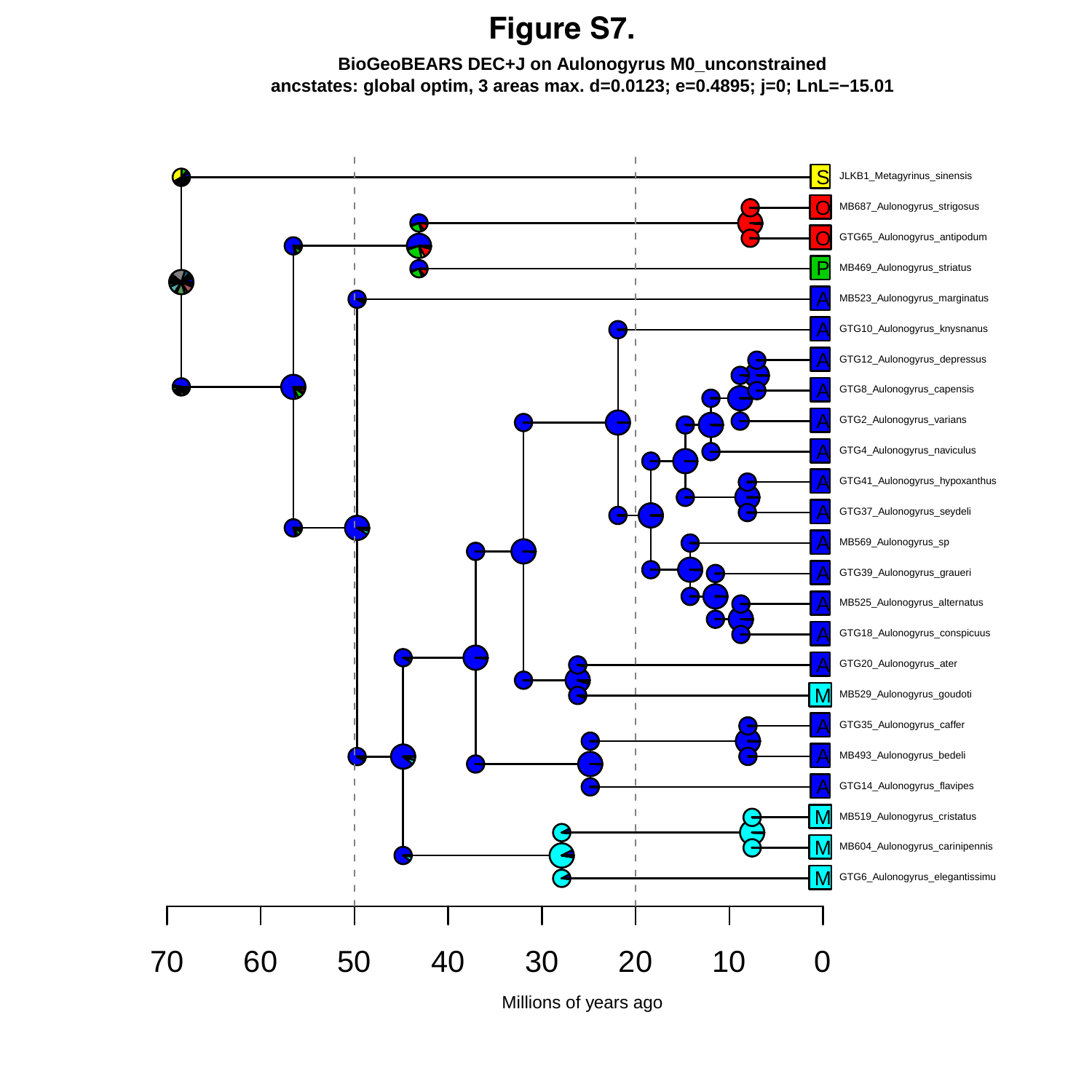### **Figure S8.**

#### **BioGeoBEARS DIVALIKE on Aulonogyrus M0\_unconstrained ancstates: global optim, 3 areas max. d=1e−04; e=1e−04; j=0.0648; LnL=−16.47**

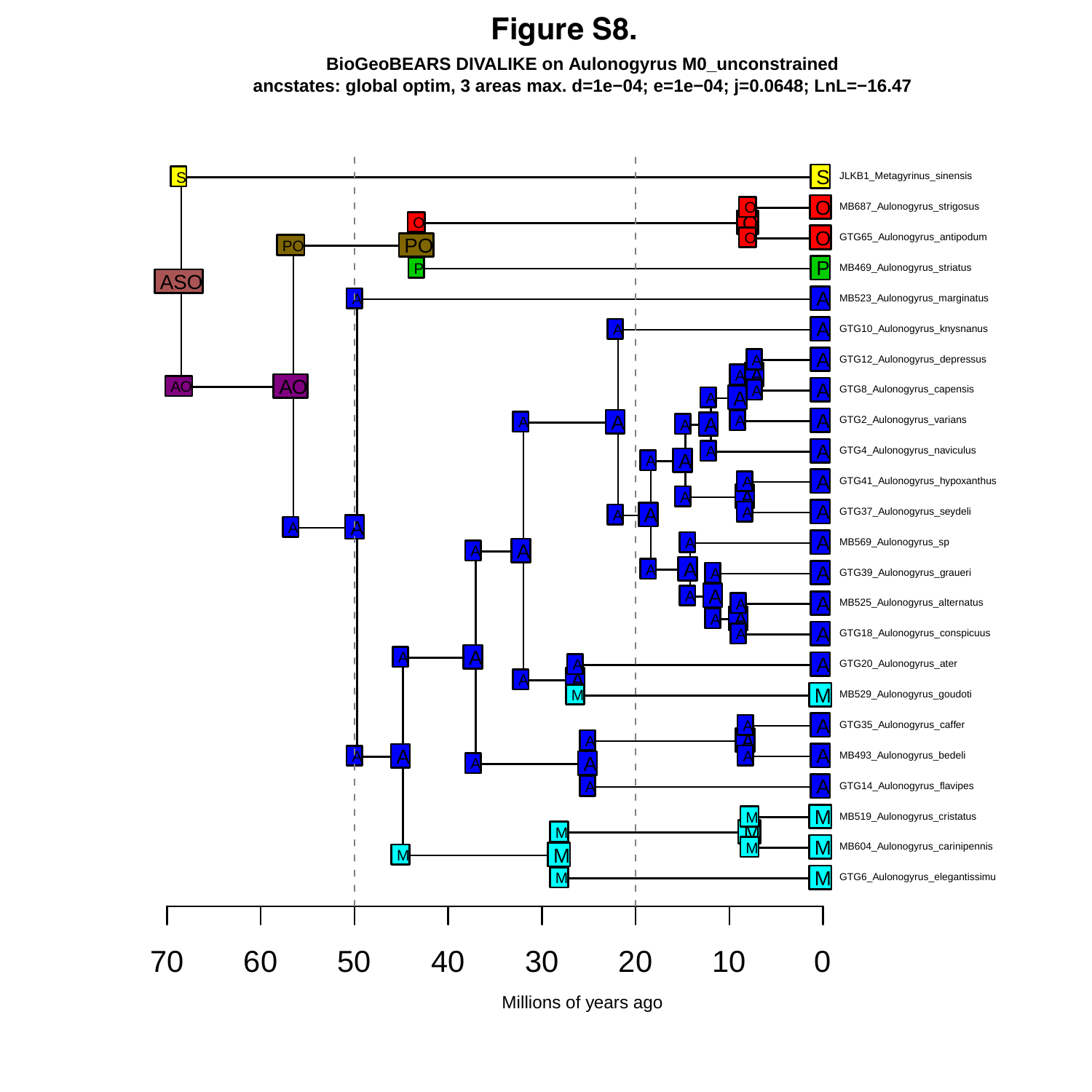**Figure S9.**

**BioGeoBEARS DIVALIKE on Aulonogyrus M0\_unconstrained ancstates: global optim, 3 areas max. d=1e−04; e=1e−04; j=0.0648; LnL=−16.47**

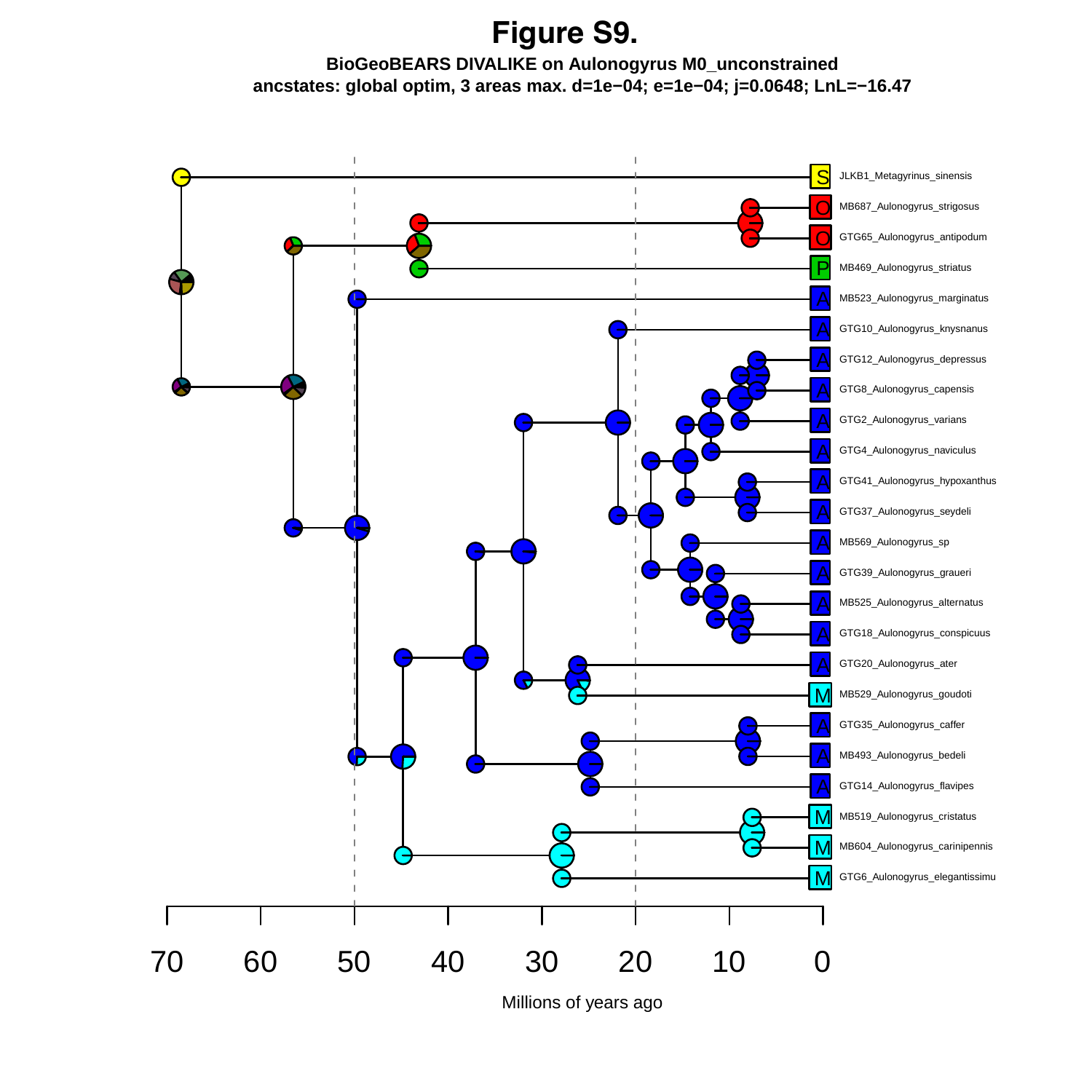**BioGeoBEARS DIVALIKE+J on Aulonogyrus M0\_unconstrained ancstates: global optim, 3 areas max. d=0.001; e=1e−04; j=0.0275; LnL=−17.53 Figure S10.**

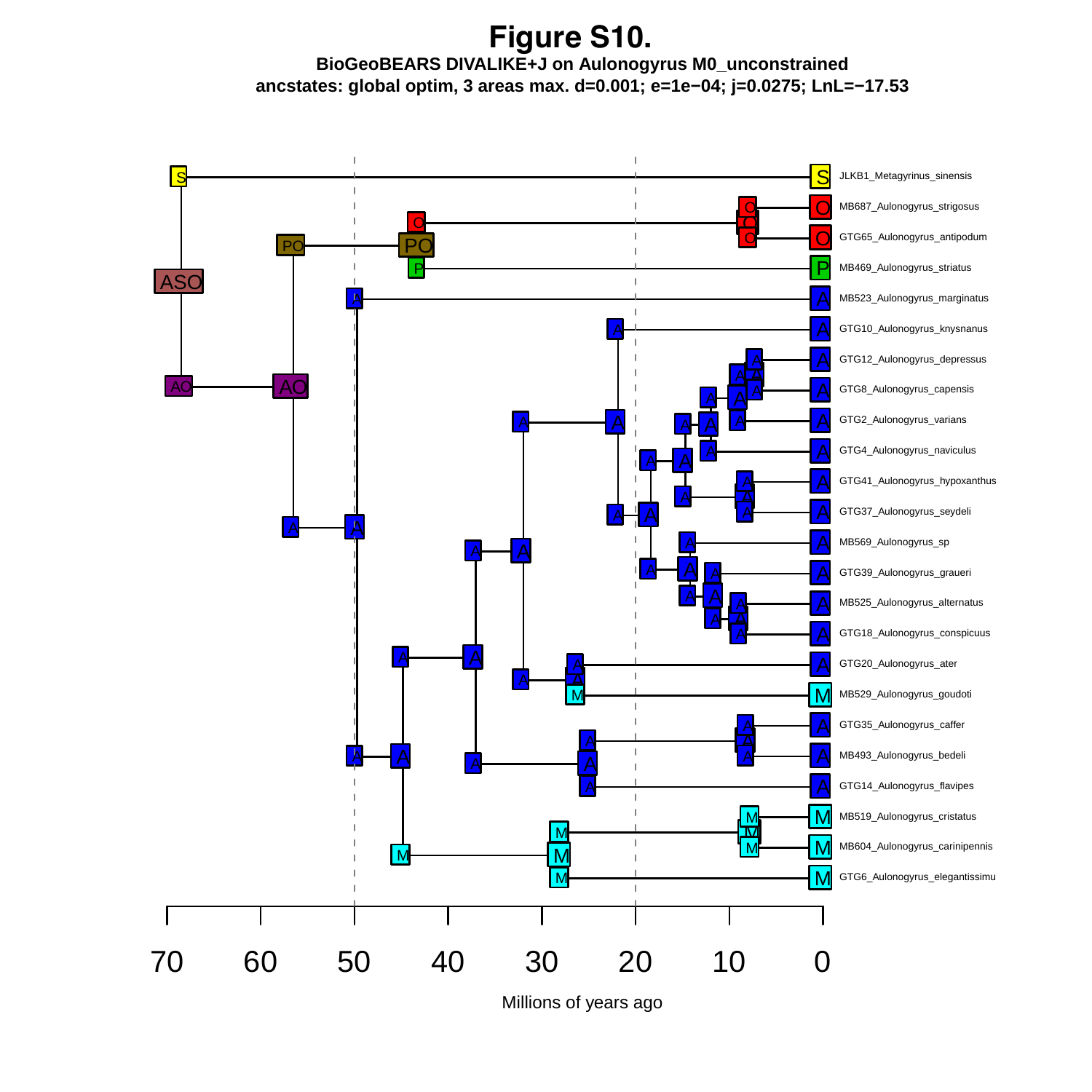## **Figure S11.**

#### **BioGeoBEARS DIVALIKE+J on Aulonogyrus M0\_unconstrained ancstates: global optim, 3 areas max. d=0.001; e=1e−04; j=0.0275; LnL=−17.53**

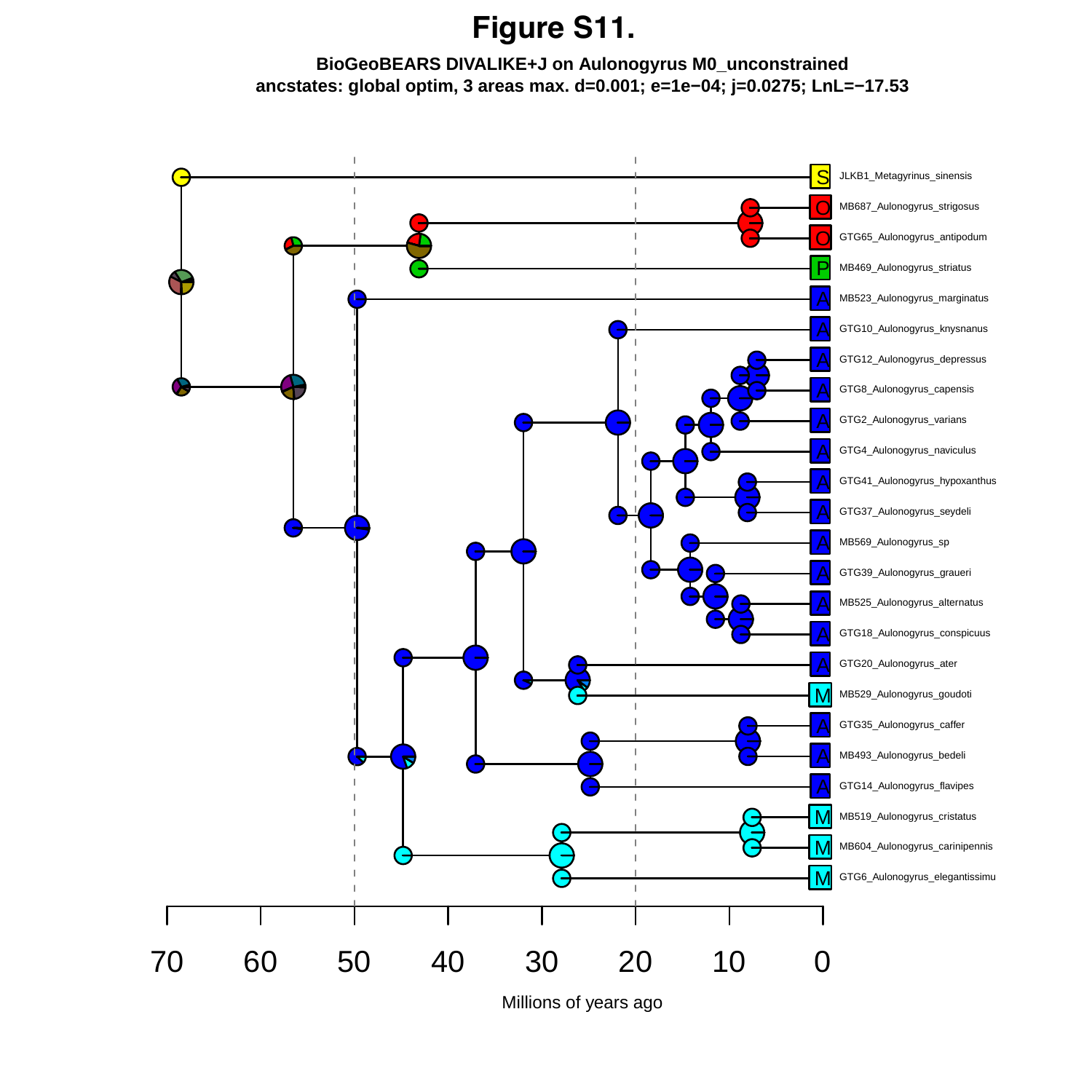**BioGeoBEARS BAYAREALIKE on Aulonogyrus M0\_unconstrained ancstates: global optim, 3 areas max. d=0.0049; e=0.0149; j=1e−04; LnL=−29.20 Figure S12.**

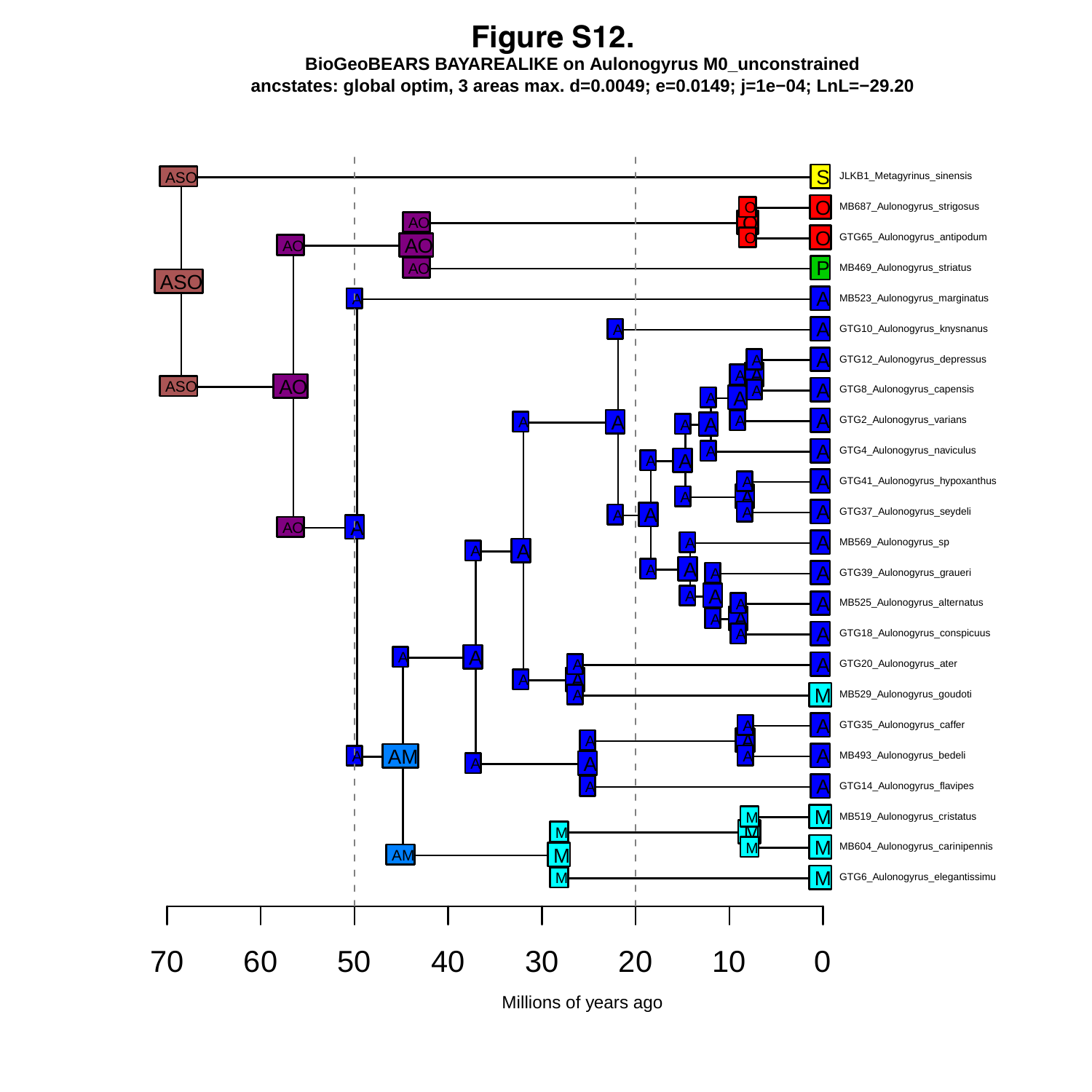# **Figure S13.**

#### **BioGeoBEARS BAYAREALIKE on Aulonogyrus M0\_unconstrained ancstates: global optim, 3 areas max. d=0.0049; e=0.0149; j=1e−04; LnL=−29.20**

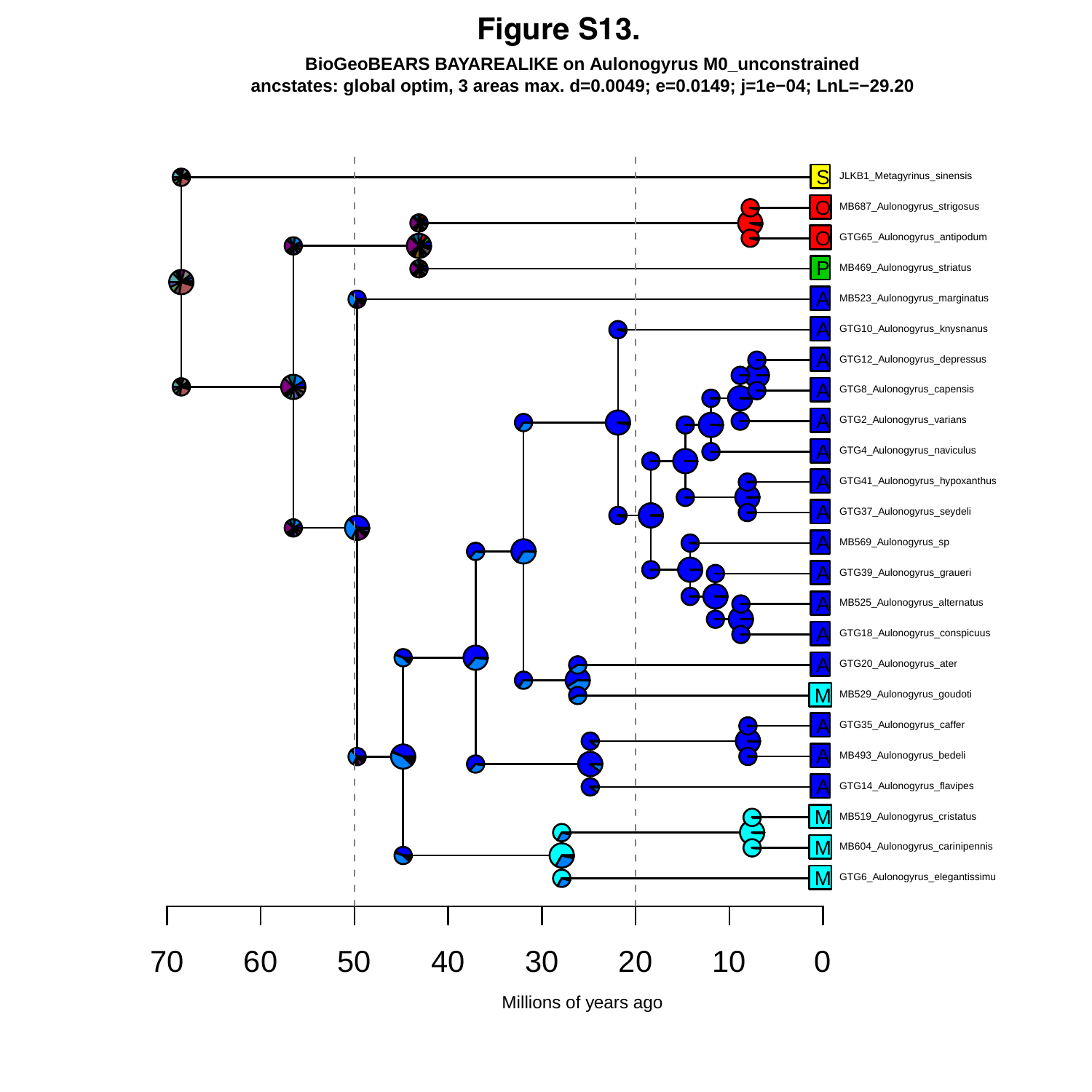**BioGeoBEARS BAYAREALIKE+J on Aulonogyrus M0\_unconstrained Figure S14.**

**ancstates: global optim, 3 areas max. d=0; e=0; j=0.1013; LnL=−21.45**